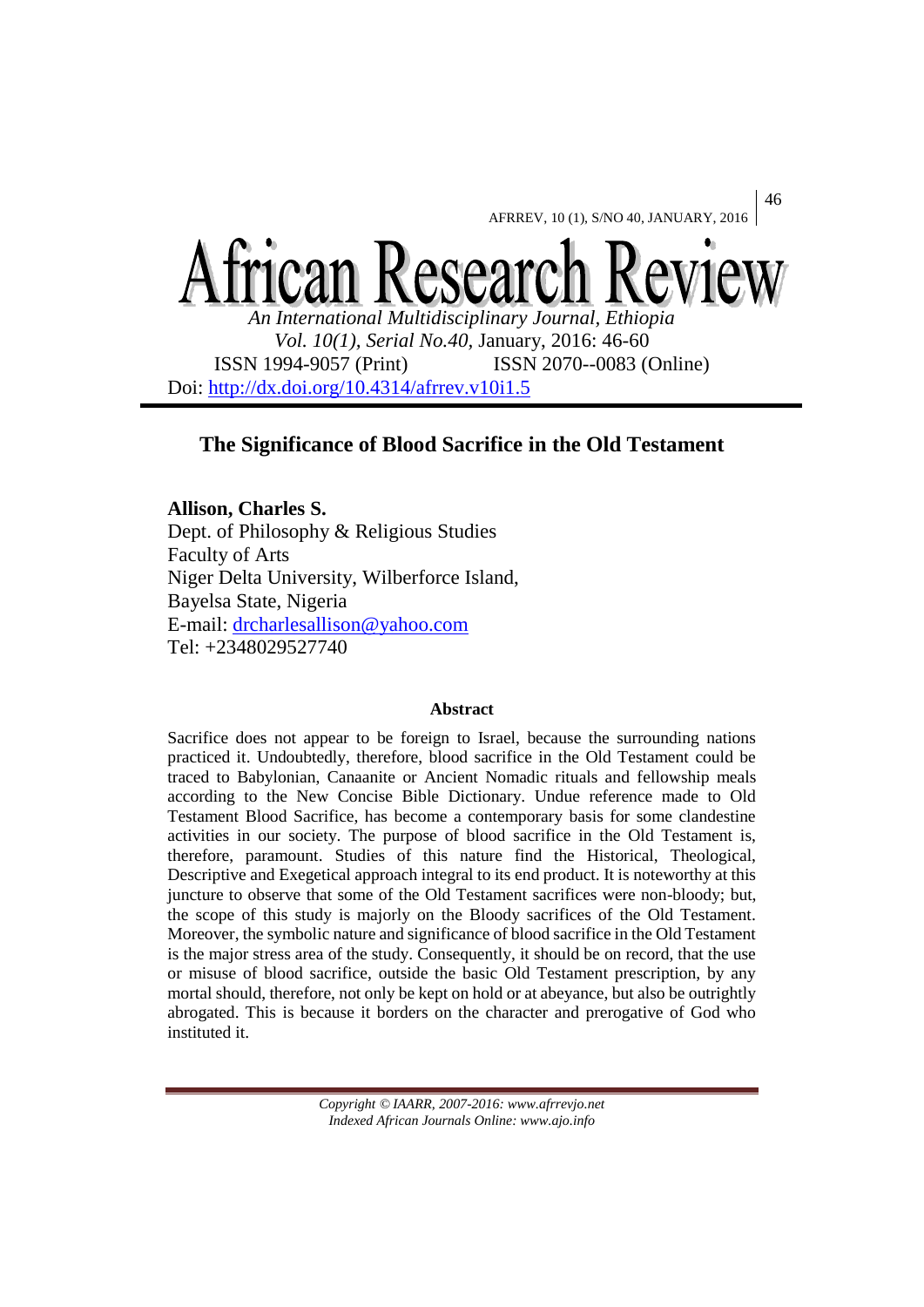### **Introduction**

The concept of sacrifice involves the death of a victim for the maintenance of a relationship between man and anything considered sacred. In conveying the above, Gabriel O. Abe (2004:2) reiterates that such sacrifice connotes the surrender to the divine, and could be with blood or without blood, of a person, an animal, bird, food or anything. Tracing the origin of sacrifice, Abe (2004) further said: "The religious significance of the sacrificial cultures in Israel gave her a distinguished, peculiar and unique concept of sacrifice quite deeper than those of the early nations of the ancient world" (p. 19).

From the earliest times, God had insisted on blood sacrifice as the ground upon which He was to be approached. As God's revelatory act and the corresponding relationship developed, the Levitical sacrifices had to be systematized and made an integral part of the Hebrew religion. Blood-related sacrificeto the Jew, therefore, was an ultimate demand from God resulting in a unique relationship. Walter Elwell (1988:366) confirms that in the cultic sacrifices of Israel, blood stood for death, and depending on the context, might also stand for judgement, sacrifice, substitution, or redemption. Life with God was made possible by blood in the sacrifice. Thus, the Hebrew word, OLAH is that which ascends either to the altar or in smoke from the altar. Herein is the ancient belief that animal sacrifice actually nourishes the gods, and so it is borne in mind that an offering of sacrifice promoted peaceful relationship with deity. Also, a quick survey of the patriarchs reveal their nomadic character, as pilgrims and sojourners dwelling in tents, Hebrews 11:9. Thus, while the heathen nations sought to deify the powers of nature, the patriarchs believed in a personal God who transcends nature and who is, therefore, Omnipotent and Holy. Explaining the religious life and worship of the patriarchs, MacLean (1952, p. 75) says that their history also proves the existence of offering covenant sacrifices, and celebrating covenant feasts Genesis 15:9- 18; 2:32; the erection of memorial pillars and the consecration of them by pouring upon them oil and wine Genesis 28:18, which is the rite of circumcision as in Genesis 17: 10-14, and the paying of tithes in Genesis 14:20.

Moreover, an outstanding feature of Biblical sacrifices was that none be offered outside the gates of the tabernacle of the congregation. To offer sacrifices on high places, or spots selected by the caprices of the worshipper was expressly forbidden (Leviticus 17:4, Deuteronomy 12:13, 14), as have been earlier mentioned. There are two main classifications of sacrifice: one of which is unbloody sacrifices having to do with first fruits and tithes; meat and drink offerings and incense; while the second, Blood sacrifice, is the focus of succeeding paragraphs.

### **Blood in Old Testament Sacrifices**

Blood sacrifices are those in which the life of a victim was taken and its blood poured upon the altar. It is to be observed, MacLean (1952:135) stresses, that these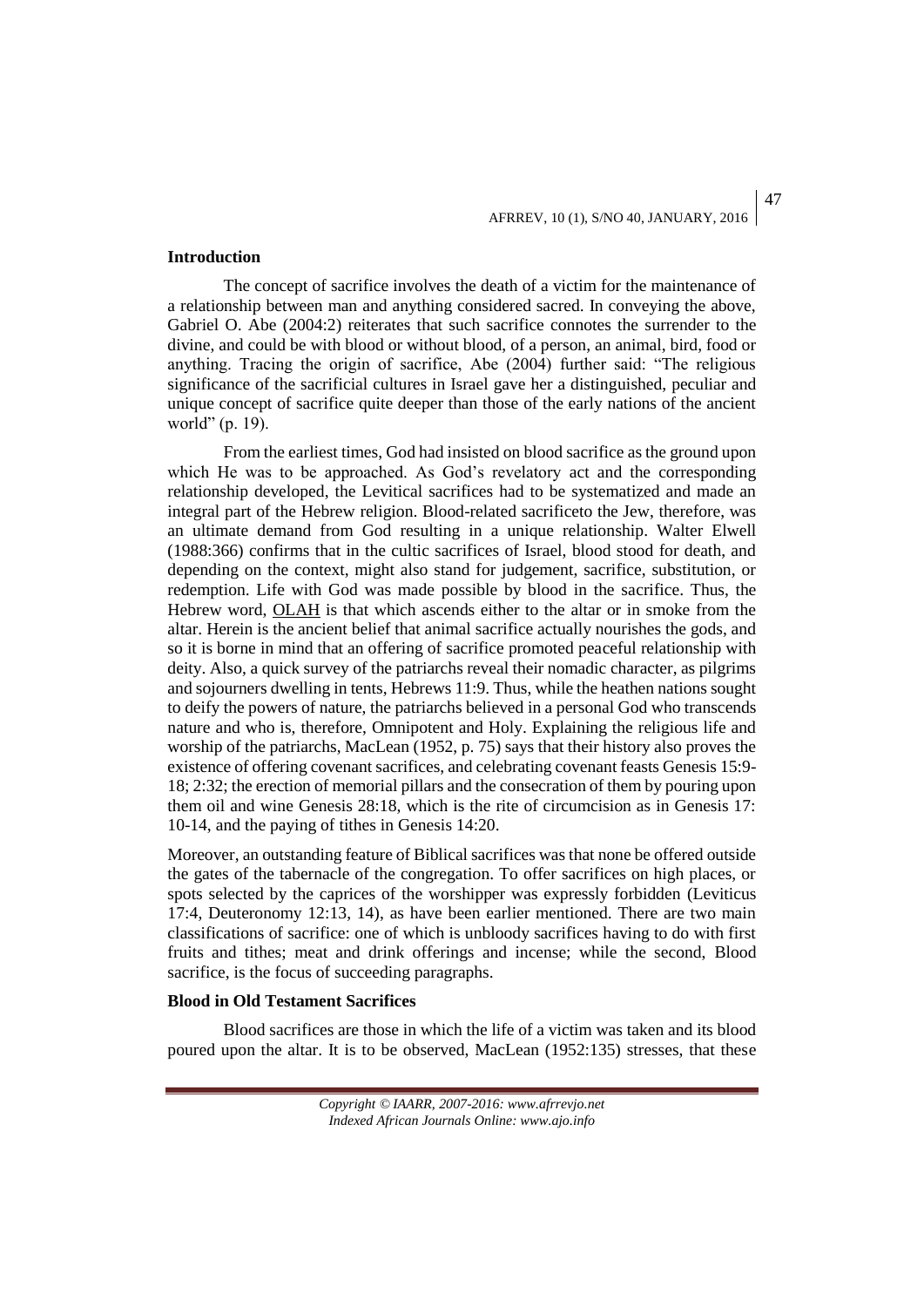were limited to the herd, the flock, and all clean birds. Blood sacrifice formed an integral part of Israelite worship, a practice that meant the death of the victim with an aim of restoring and/or maintaining right relationship with God. The originality of this type of sacrifice in Israel may not be unconnected with God's revelatory act, apart from its natural dependence and thankfulness to God. Walter Eichrodt (1961:38) conveyed this thought in blood related sacrifice when he said with this God, men knew exactly where they stand: and an atmosphere of trust and security is created, in which they find both the strength for a willing surrender to the will of God and joyful courage to grapple with the problems of life.

The main purpose of blood sacrifice could range from offering a gift, having communion, making propitiation, cleansing, averting evils or failures to providing nourishment for Yahweh, on the one hand, and as it affects man. On the other hand, and as it affects God, in obeying the Sovereign God who cares about our welfare. Old Testament blood sacrifice is, therefore, of utmost significance because all wild and unclean animals were prohibited from the exercise. The offerer identifies himself with the victim, as it were, showing a sign of surrender, dedication and substitution before it is slain and the blood sprinkled for atonement of the offerer's sin. Maclean (1952, p. 137) argues that uniformly it was required of the offerer, to bring his victim to the altar, to place his hand upon it, and to slay it; of the priest, to receive the blood in a vessel, and sprinkle it upon the altar. And so, chief among the blood sacrifices were the burnt offering; the peace offering; the sin or trespass offering and the personal or Group offering. The personal or group blood sacrifice is very conspicuous in the book of Genesis. For instance, an animal lost its life in the dressing up of Adam and Eve by God, after their fall, using animal skin (Genesis 3:11). Another instance of bloody sacrifice was that of Abel, who offered a substitute having blood rather than offering the first fruit of the earth. Trumbull (1975, p. 21) reiterated that the Lordhad respect unto Abel and his offering, but not unto Cain and to his offering for it had no representation of any kind. This proves, again, that life is in the blood and that a spilled blood is "life destroyed". There is a singular reason here, set forth in the grievances to the fountain of life-God Himself, in the following dictum, "The voice of thy brother's blood crieth unto me from the ground, and now cursed art thou from the earth, which had opened her mouth to receive thy brother's blood from thy hand (Genesis 4 :10, 11). Blood shedding at this point, other than for sacrifice unto God, was therefore unacceptable and therefore sanctionable.

Secondly, the important role of blood was unique in the animal sacrifice offered by Noah after the flood, that it motivated God to re-echo His Sovereign and ultimate stance about man's supposed relationship to life-God Himself being the author of life. The Holy writ unequivocally states that "Every moving thing that Liveth shall be food for you; as the green herbs, have I given you all things. But flesh with life thereof, which is the blood thereof, shall ye not eat. And surely your blood of your lives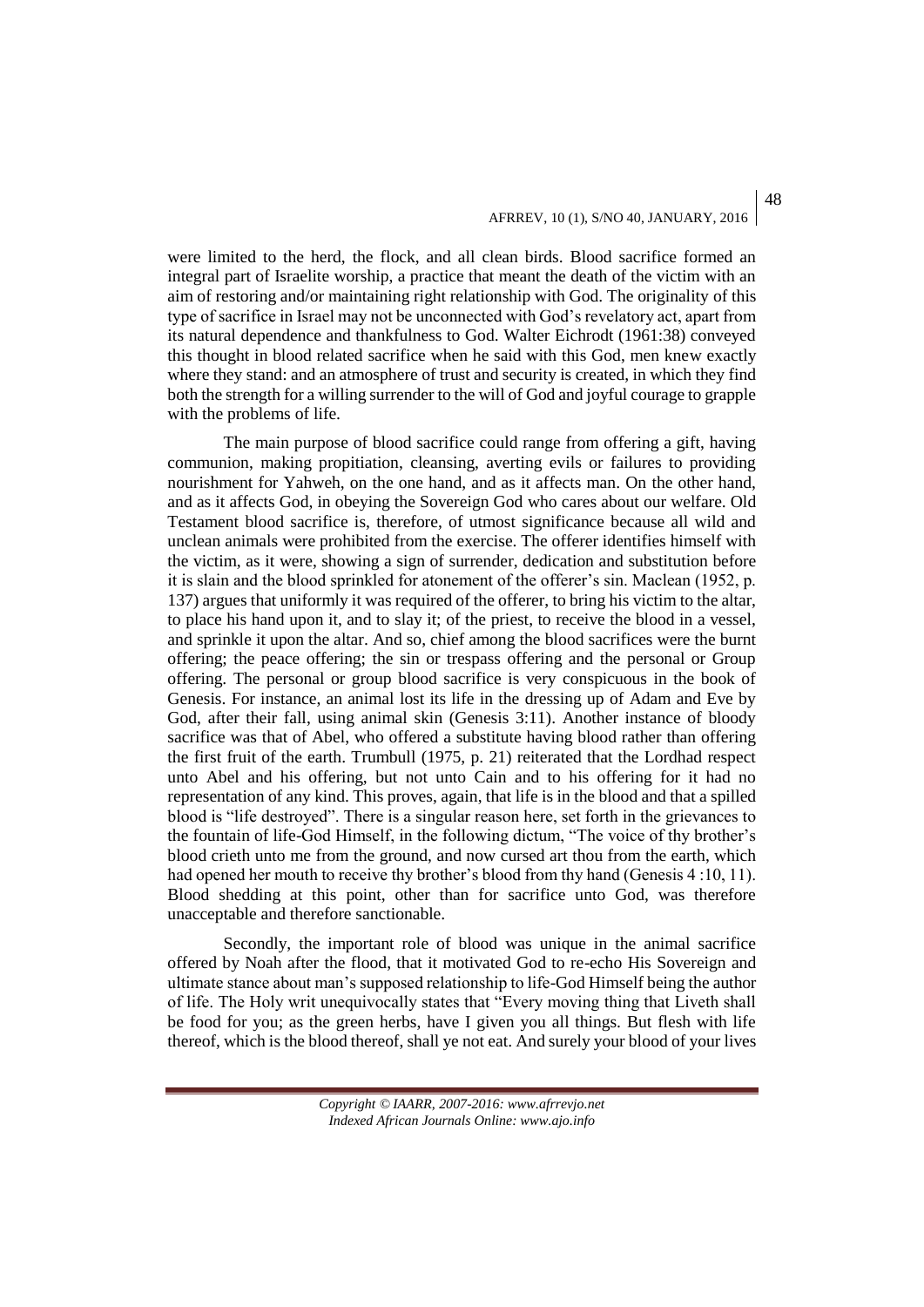will I require… and at the hand of man; even at the hand of every man's brother, will I require the life of man. Whoso sheddeth man's blood, by man shall his blood be shed; for in the image of God made He man (Genesis 9:3-6). This is an adequate and authentic fiat from our awesome God mandating all legal systems, the world over, to administer capital punishment appropriately. There can be no other faultless criteria of judgement for the purposeful crime of man-slaughter than is already enshrined in the Holy Scriptures. Therefore, Blood sacrifice in the Old Testament has been, and should be seen as, the core of the Hebrew understanding of their, relationship to God. Furthermore, the catch-word for the Old Testament theology could be "God's relationship with Israel based on Blood".

### **Blood Sacrifice in the Levitical Order**

The Levitical order is another bloody section in the History of Israel, and the entire Old Testament. This is due to the fact that sacrifices express a variety of ideas, among which the concept of atonement cannot be downplayed. Undoubtedly, Biblical sacrifice shall have no degree of efficacy, except that God had instituted it as the means of effecting man's atonement. The Book of Leviticus portrays God's provision for man's need, because blood sacrifice is the basis for Levitical worship. In fact, of all the sacrifices only the meat offering is a bloodless sacrifice, since it involves fine flour. Besides, the Tabernacle (Exodus 25: 40 and Hebrew 8:5), was the place where God manifested His glory in judgement and grace-the dwelling of the Almighty among His people on the basis of expiatory offering. The judgement seat was known as the mercy seat because of blood that was poured on it, as a place of propitiation and appeasement. Analytically, the book of Leviticus could be divided into two: the first part having to do with the means of approach to God (Chapter  $1 - 6$ ), and the second part dwelling on the continuance of communion/fellowship with God (Chapters 17-26). And so the first aspect is sacrificially blood – dominated laws of blood-covenant sacrifices, while the second part is the sustenance of union made possible by the blood sacrifice. Indicating God's stance as regards the maintenance of His initiated blood-tie, Charles Pfeiffer (1957:57) expresses the fact that "Although God will chasten His rebellious people, He does not utterly cast them off. When they repent of their sin, God remembers His covenant blood sacrifices with Abraham, Isaac and Jacob. The Levitical order is significant because of the constant use of blood sacrifices or sacrificial blood. Bonar (1966, p. 16) buttressed it when he said the priest brings forward the blood … it is the sacrifice brought before God… in its utter helplessness and in all its filthiness and laid down before the Holy one.

The Levitical blood sacrifices prove that there was no need trifling with a Holy God, and so every single sin has to be atoned for by the sacrificial blood. Strict sanctions were imposed upon any violator who eats and / or drinks blood of either man or beast, Leviticus 7:26-27. Bonar (1966, p.140) gives the rational because the blood was set apart … it represents life poured out as an atonement. How often were weary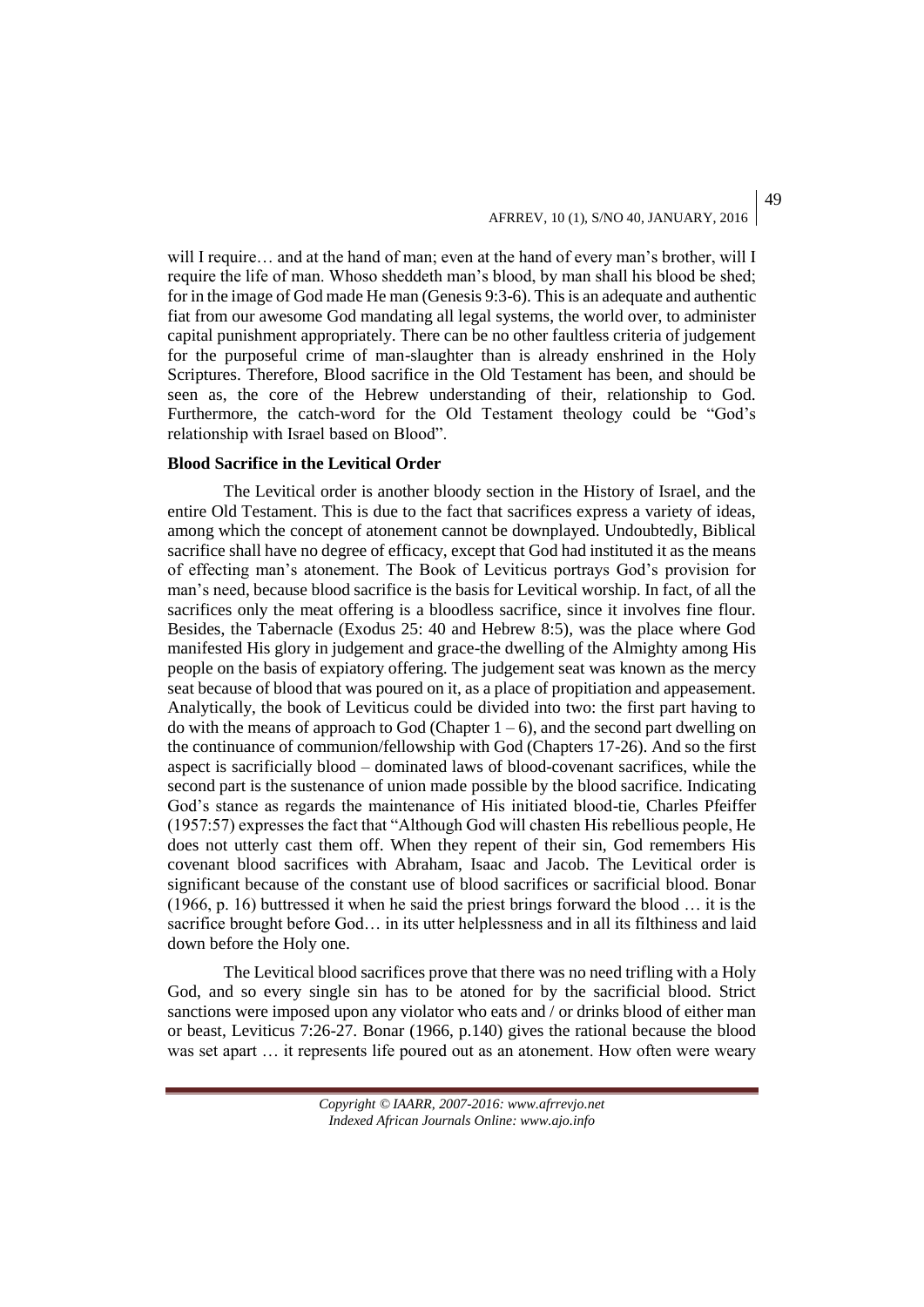Israelites thus by the sight of blood, set apart! For it was seen to lead them to Him who was to come and pour out His soul unto death. The Levitical blood sacrifice was, therefore, seen to be the sustaining effect of the relationship between God and the Israelites.

It is worth saying, hence, that the Levites, Priest and the High Priest became the officiants of the Old Testament Blood sacrifices that prefigured Christ. It is, therefore, needful to x-ray the Blood covenant of the Old Testament and its significance.

### **Blood Covenants in Old Testament**

In the Old Testament concept, the relationship between God and his people was conceived of as a covenant. Furthermore, God promised to establish a unique relationship with Noah (Genesis 6:18), and subsequent generations. Walter Kaiser Jr., confirming this relationship, ran through the Old Testament with the theme of promise - a term synonymous with covenant. **Ipso Facto**, the acts of God in the History of Israel was tailored around blood-relationship. Payne (1962:97) advocates that the necessity of a death for the ultimate effectuation of a testament is shown by the atoning blood that was shed in the accompanying blood sacrifices (Genesis 15:9, 10). The unique place of blood in Old Testament covenants cannot be downplayed.

Moreover, of all the covenants in the Old Testament – the Edenic (Gen. 3:15). Noahic (Gen. 9:9). Abrahamic (Gen. 15:18). Mosaic (Ex. 19:5, 8). Levitical (Num. 25:12, 13) and Davidic ( $2<sup>nd</sup> Sam. 7:13$ ), the Abrahamic covenant is most outstanding in its typical character of portraying God's anti-type in a clear picturesque. Thus, for our concerns, the Abrahamic and Mosaic covenants are worthy of mention.

### **Abrahamic Blood Covenant**

As has been observed in previous paragraphs, blood-brotherhood relationships are of a stronger tie than any other in existence. Trumbull (1975:216) confirms that blood-covenant relationship is prominent in the scripture. For three consecutive times, that level of relationship existed between God and Abraham: Abraham was called "the friend of God" in James 2:23; secondly it is written "But thou Israel, art my servant .... The seed of Abraham my friend" in Isaiah 41:8; also is recorded in 2 Chronicles 20:7- Art not thou our God, who didst drive out the inhabitants of this land before thy people Israel, and gavest it to the seed of Abraham, thy friend for ever. The friendship entailed in these acts was not peripheral, but hinged on the blood covenant relationship.

It is worthy of note that the Hebrew word used to designate Abraham's friendship is Ohebh, meaning "a loving one"- a term very synonymous with blood covenant, than the Hebrew word reá, meaning a "companion" or "neighbour"preferred against Moses only in an instance. God's relationship with Abraham was indeed that of a covenant of blood friendship. The basis of this blood-friendship with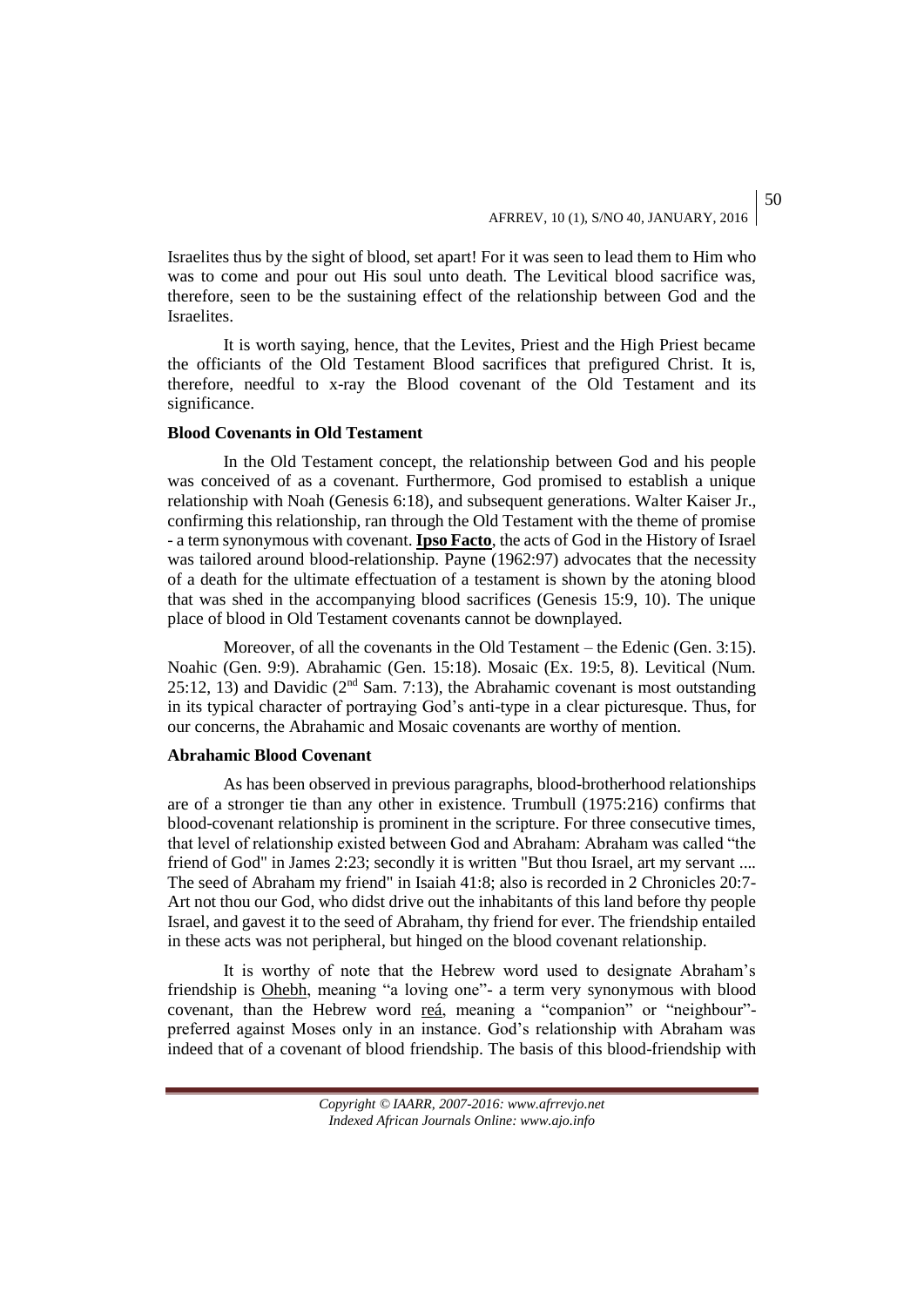Abraham is found in the call to separation from his kindred to a closer walk with God in Genesis 12:1-3, and to this effect a blood covenant was reached between God and Abraham in the bloody ceremony that ensured in Genesis 15:8, 18. Dryness (1989, p. 177) caught the picture in the following words; "nothing could ensure certainty of this promise more than this solemn ceremony sealed by God's oath". The physical blessing of God is inadvertently at variance with the blood-relationship of God. This was made evident in the scriptures, where Ishmael (Abraham's bond-son) was blessed but naturally excluded from the blood covenant relationship, Genesis 17:20.

A critical analysis of the circumcision of every male child from Abraham could infer God's insignia on blood covenant. This stood as Abraham's response to God's blood Oath. It was very unique in the sense that it became the seal, on Abraham's part, of the blood covenant friendship. Trumbull (1975:218) cites an illustration with Jewish background when he said: when a Jewish child is circumcised, it is commonly said of him that he is caused to enter into the covenant of Abraham. The blood covenant is clearly seen in the rite of circumcision. Otherwise, the account of Moses faced by death would have been obscure but for the unravelling of this mystery of blood covenant. How could Moses (Exodus 4:20-26) have borne the message of death to the uncircumcised first-born sons of the land of Egypt, but for Zipporah (Moses' wife) who intuitively did the right thing at the appropriate time. Here Trumbull's (1975, p. 223) paraphrase is quite in place; it is as Zipporah had said, we are newly covenanted to each other, and to God, we should have been covenanted to slaughter (or death) by blood. Blood is significantly deployed by the giver of life; cementing, as it were, the temporal life of man with God's eternal existence.

In essence, the covenant was to pass through the seed of Abraham unto all the families of the earth. In addition, absolute surrender has been proved to be a mark of devotedness to divinity; and so Abraham would like to be an exception in this regard. Trumbull (1975:224) further remarks that the world over, men who pledged their devotedness to their gods were ready to surrender to their gods that which they held as dearest and most precious-even to the extent of their life, and that which was dearer than life. Hence, in Genesis 22, Isaac, was demanded, as the only beloved son of Abraham. The oriental world valued the lives of their only sons as more precious than their father's and would prefer dying themselves as to secure their sons' lives. It was upon this backdrop, and perhaps the promise of indebtedness in the covenant relationship, that Abraham was asked to offer his son.

It was, as it were, another call from God on Abraham to give, or simply put, to show the evidence of his undivided loyalty to the covenant friendship. To this call Abraham obeyed and it was as, Trumbull (1975:229) says, willingness that was accepted for deed. This, then, authenticated the agreement of the apostle James in his statement; was not Abraham our father justified, when he had offered Isaac? Seest thou how faith was made perfect. Abraham believed God, and it was imputed unto him for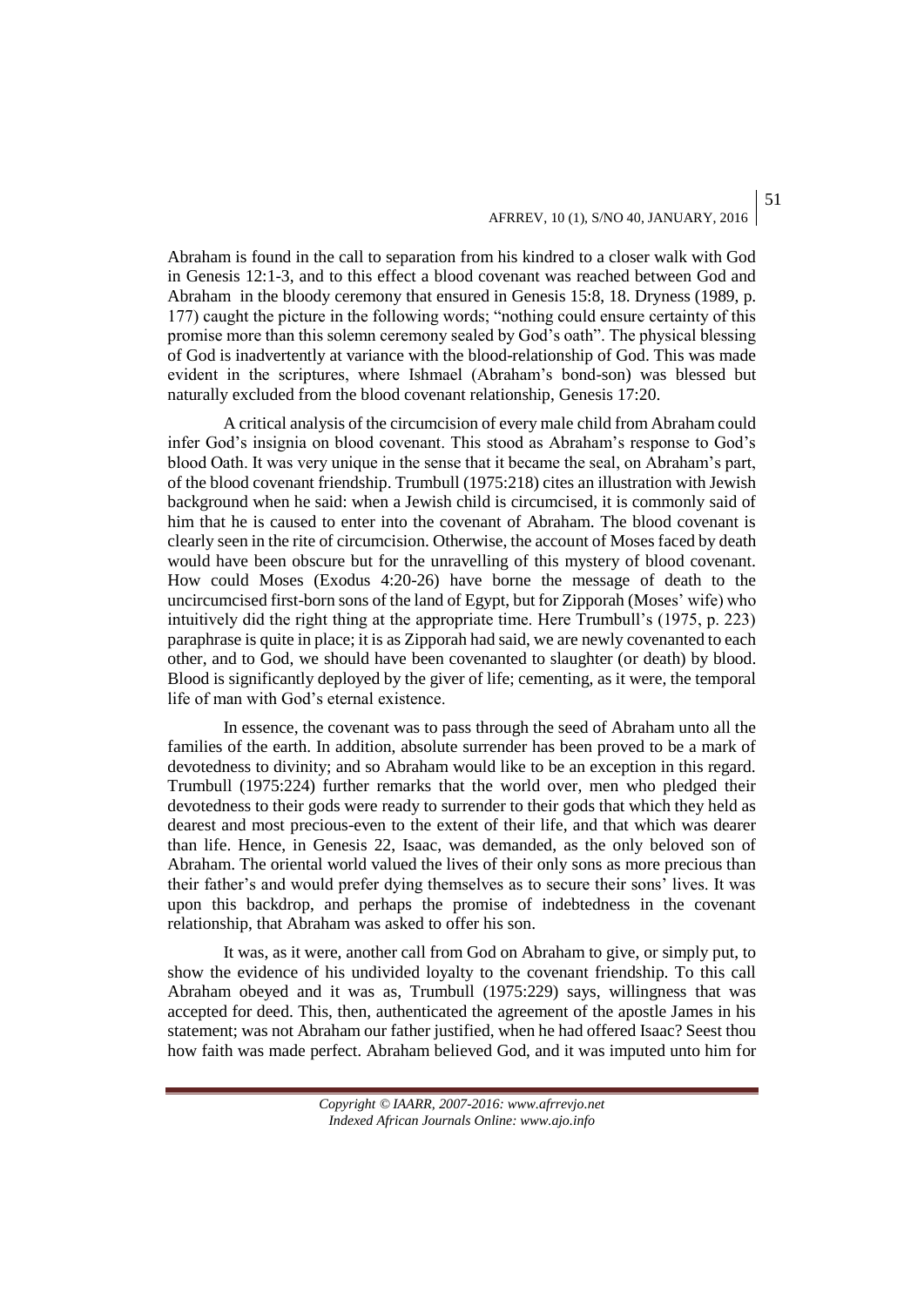righteousness (James 2:21-23). Blood was, therefore, involved in the covenant that was manifested in Abraham's circumcision, and in the slaying of the sacrificial lamb provided in place of Isaac's offer. It was nothing more or less than a verifying blood covenant between the giver of this life principle and the descendants of Abraham, and ultimately mankind.

### **Mosaic Blood Covenant**

The deliverance of Israel from the Egyptian bondage could rightly be tagged "the remembrance of God's blood – tie" with Abraham. Isaac and Jacob, Exodus 2:24. It was, in essence, meant for Israel to be holy and separated from other nations, inasmuch as their God was holy. Furthermore, a review of the Mosaic blood covenant gives a seemingly befitting working definition for our purpose. According to the theory, the function of blood is not only to expiate, but moreover to effect a sacramental union of the parties in the blood of a common life. Gerhados Vos (1948:124) objected to this theory by saying while the idea is attractive there are scarcely points of contacts in the Old Testament for such a conception of **berith**. The **berith** lies not in the sphere of mystical life; it belongs to the sphere of conscious assurance. Admittedly, it is this assurance that appeals to the undivided loyalty on the part of the Israelites – the blood united people. The religious and social life of Israel was, therefore, based on the continuity of God's covenant. So Israel was expected to respond positively in obedience to this blood covenant (Exodus 19:4-5 and Deuteronomy 26:16-19). Going through the prophetic history of Israel, William Dryness (1979:20) remarks that this covenant challenge to Israel is a recurrent theme through the books of kings… In these books their continued existence as a nation is made to rest on their covenant obligation.

In the same vein, it is pertinent to note that God's covenant ideals are in a continuum, because there exists a correlation between the covenant features of Abraham, and that given or renewed at Sinai under the Mosaic tutelage. Kaiser Jnr. (1978) draws the parallelism.

> …the indications of a divine epiphany and the aspect of awe and dread that surrounded Abraham's reception of the covenant in Gen. 15:17, similarly greeted Israel when the covenant was delivered from Sinai in Ex. 19:18. The smoke, fire pot, and flaming torch of Genesis 15, were matched by the smoke, kiln and fire of Exodus 19 (p. 60).

The **Sinaitic** experience, therefore, under the leadership of Moses, was not unconnected with the significance of blood which, of course, is the issue at stake. This was because half of the sacrificial blood was offered to God, being poured at the altar of the mercy seat, while the other half was sprinkled upon the people Exodus 24:6, 8, and 11.

Another point to remember is that, the law of Sinai was cast within the premise of the covenant of grace already made to Abraham and his descendants after him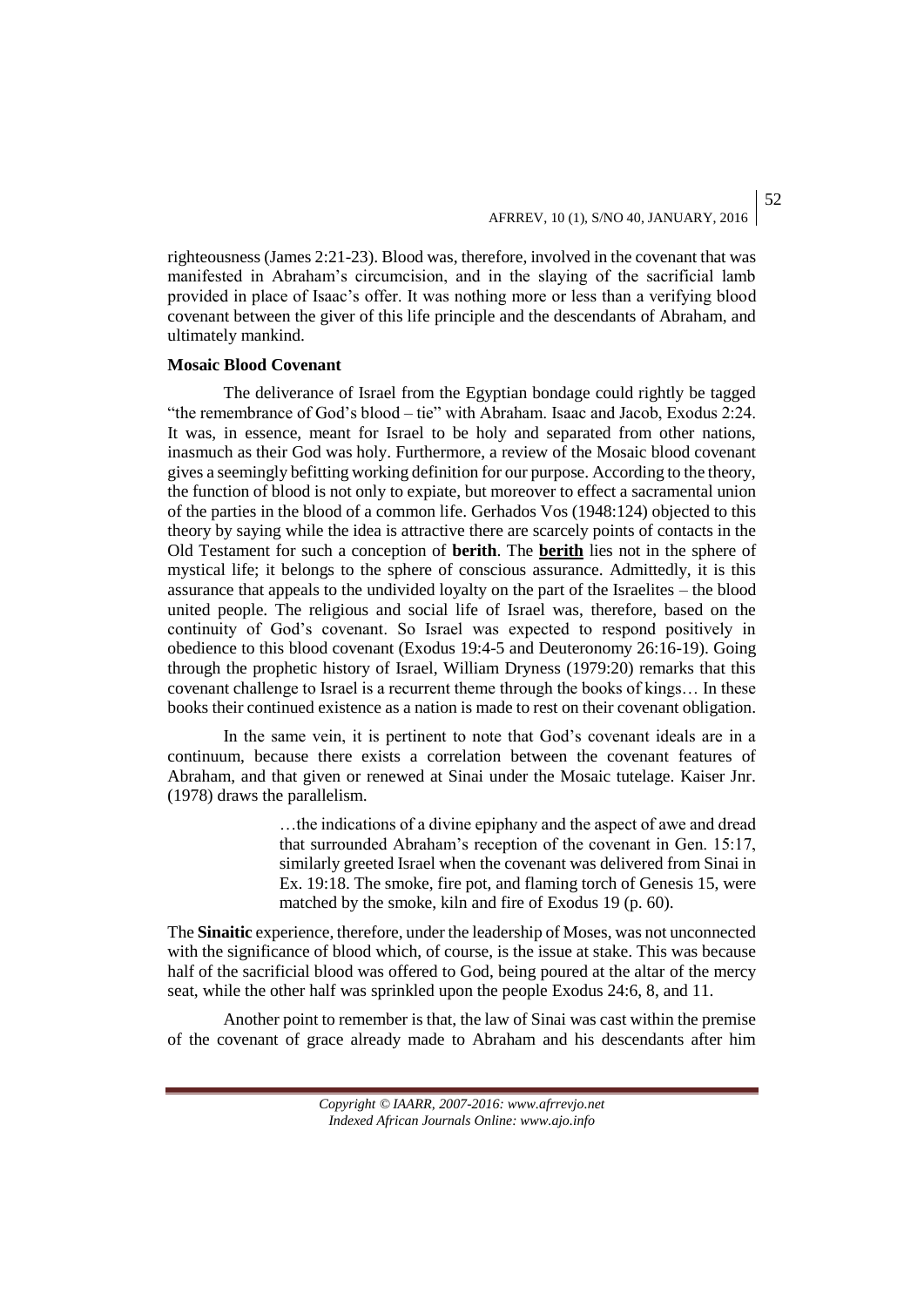forever. This is because God's initiative of covenant relation far more exceeds man's positive or negative response. Consequently, all Mosaic rituals that ensured from Sinai had more sacredness attached to the blood, and death penalty imposed upon the eater of any kind of blood, Lev. 17:14. Trumbull (1975:242), elucidates that blood-even the blood of beasts, thus made sacred, as a holy symbol, must never be counted as a common thing; but it must be held, ever reverently, as a token of that life which is the sinner's need, and which is God's grandest gift and God's highest prerogative. The caption for every subsequent generation, therefore, should be "BLOOD-GOD'S GRANDEST GIFT AND HIGHEST PREROGATIVE". In each of these sacrifices, therefore, there was communion and union with God. Hence even the blood of animals, used for food, are poured out to the ground unto the Lord and covered or buried. It could be recalled that in the sacrifices involving blood in the Old Testament, the blood symbolically represented life. It is the life (blood) of the victim that is the source of the atonement, which, of course, brings the hope of the sinner's union with a holy God. Thus, the blood of the victim had the chiefest value than death. Trumbull (1975:247) warns that the aim of all Mosaic sacrifices was, a restored communion with God; and the hope, which runs through them all is of a divine human inter-union through blood. These sacrifices, thus, bring to union and communion, the two persons that have been aliens to each other; beginning from the sin offering (Self-surrender); and to the peace offering in which a meal is sheared by the sinner and God. This symbolic tie occasioned by blood was not meant to be altered for any reason.

Conversely, the primitive rites have to do with both parties partaking blood which becomes common to the two humans-sharing, as it were, the nature of their god. Thus, there is an avowed incompleteness and expectancy in the symbols of Old Testament blood rituals, which, of course, form a major part of the prophets' Kerygma. Trumbull (1975, p. 257) in a closing remarks to the Old Testament Blood covenant mutes that when this has come to pass, the true seed of Abraham, circumcised in the heart, shall be in the covenant of blood friendship with God as recorded in Galatians 3:7-9 and Romans 2:26-29. The Mosaic or Sinaitic blood covenant, therefore, was indeed a shadow of good things to come, Colossians 2:17. It was, indeed, a progressive revelation of God's ultimate plan for mankind, though not fully grasped by national Israel as at then. In Exodus 12, we read about the Passover blood ritual. Here God instructs the children of Israel through His servant Moses, saying inter alia

> …they shall take them every man a lamb… your lamb shall be without blemish, a male of the first year… the congregation of Israel shall kill it in the evening. And they shall take the blood and strike it on the two side posts and on the upper door proof of the houses, wherein they shall eat it... for I will pass through the land of Egypt this night, and will smite all the first born in the land of Egypt, both man and beast; and against all the gods of Egypt I will execute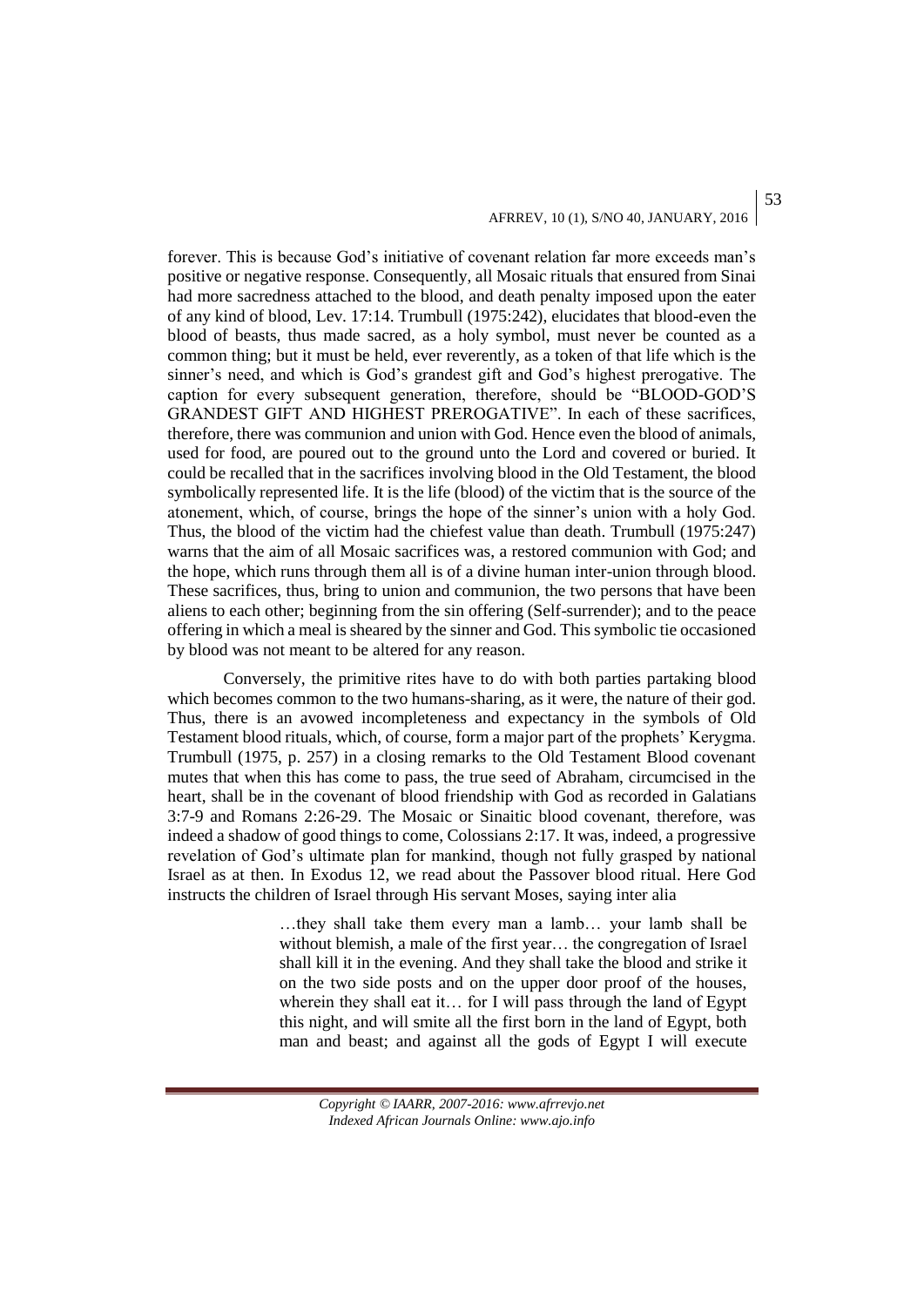judgement: I am the Lord. And the blood shall be to you for a token upon the houses where you are: and when I see the blood, I will pass over you and the plague shall not be upon you to destroy you; when I smite the land of Egypt. (Exodus 12:3-13 KJV).

This very act of sacrificing a lamb without blemish and of striking the door posts with the blood, and the blood being a sign to protect the children of Israel from attack by the Angel of death, speaks figuratively of the death of the "Sinless lamb of God"- Jesus Christ and how his shed blood atones for the sins of the whole world.

### **Blood in the Dispensations**

The significant place of blood is further enhanced by the commencement and consummation of dispensations. There are seven dispensations delineating periods or ages within which God related to mankind in specific ways. Biblical records show that these dispensations also ended with Blood-events, emphasizing fundamentally the Biblical application of blood.

The very first dispensation spanned from the Creation of Adam to the time of the fall of man and the subsequent eviction from the Garden Eden. Dickson's Biblical chronology (1970:158) reveals that it was hundreds of years proceeding the end of Akkadian power. That would be years before 2200B.C. Our concern here is that this dispensation of innocence came to an end with the very first shedding of blood, Genesis 3:21, Hebrews 9:22. The premier ancestral adornment of man was coats of skin from the animal whose blood, as it were, proactively covered the sin of fallen Adam and Eve.

Secondly, the conscience of man having been sensitized and acquainted with guilt and innocence; God at this period related to humanity by man's conscience and so was named accordingly. The time from of this dispensation of conscience was from the fall of man to Noah (Genesis 3-8), another hundreds of years – (2200-1950 B.C). According to Dickson's (1970:158) dating, this will coincide approximately with the destruction of Ur. This dispensation ended in the first catastrophic Tsunami of the deluge. As if that was not sufficient, Blood-covenant (Gen. 8:20-22) was observed between God and Noah to mark the end of the period of conscience, as well as launch the third dispensation.

The third dispensation covered the period between Noah and Abraham from Genesis 9-12 commonly called the dispensation of Human Government. It was about 1800B.C. Dickson (1970:157), says, when Abraham arrived in Canaan. The period was characterized by rebellion and organized crime epitomized in the monument of the Tower of Babel. This dispensation came to an end with destruction of the first collapse of a high rise building the-Multi-storeytower, no doubt burying lives under the rubbles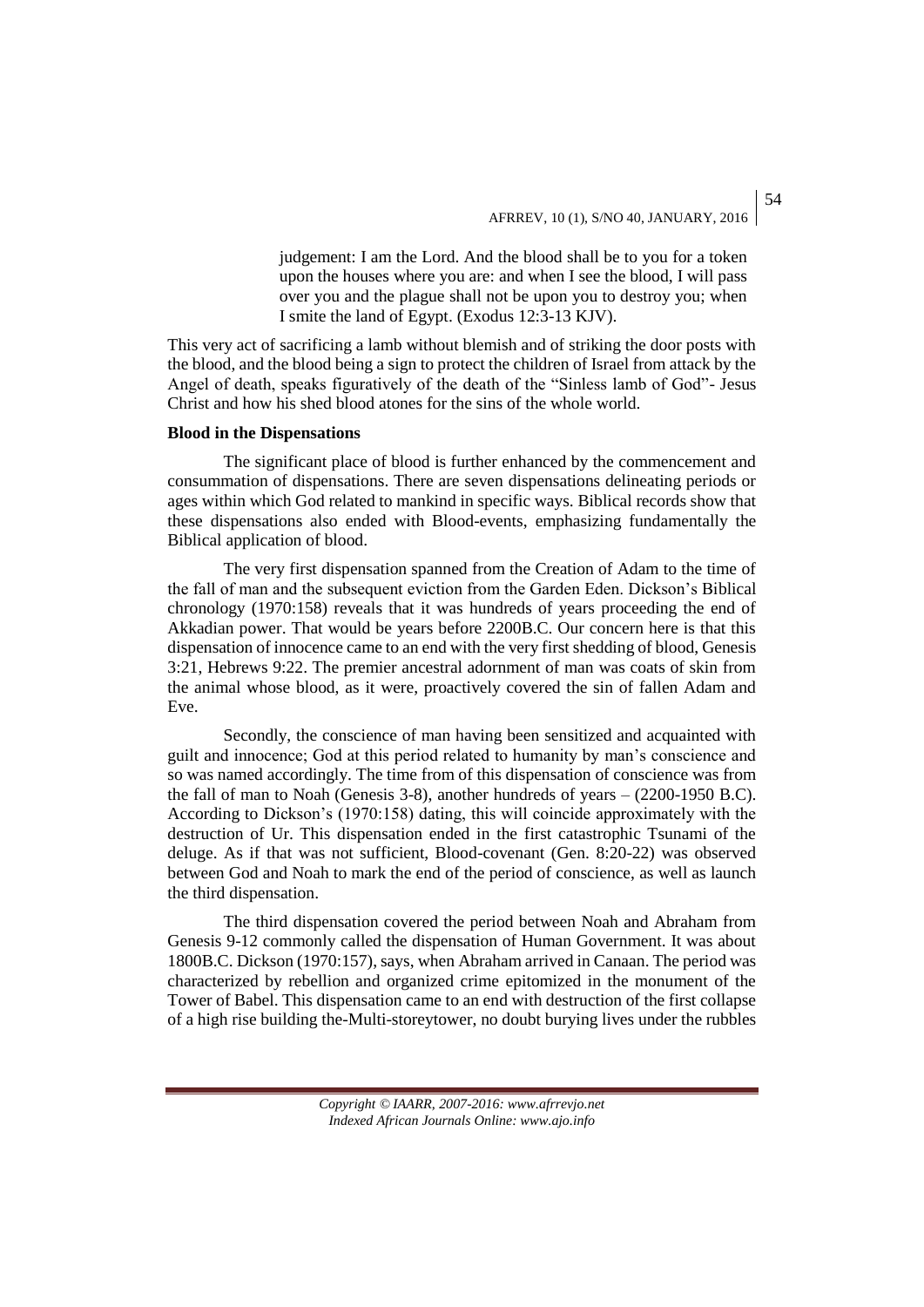in conjunction with the bloody sacrifice resulting in the Abrahamic covenant Genesis 15.

The next dispensation of promise was from 1800 B.C. to 1280 B.C. when Israel left Egypt, Dickson (1970:158) says. It could be observed that every dispensation ended with one untold natural disaster or another; which is quickly followed by a new covenant for the survivor(s) of the previous dispensation. The promise known as Abrahamic covenant ended with the display of God's sovereignty in the destruction of Egypt's best military might. This event was consummated in the Passover at Egypt. It covers the period between from Genesis 16 Exodus 12 and encapsulates another bloody event coupled with the death the first borns of the land of Egypt.

The succeeding dispensation of law under Moses took off from Mount Sinai with its accompanying tabernacle sacrifice and culminated with the close of the Old Testament Canon. Dickson (1970:158) opines the period to begin from 1280 B.C. to186 B.C. including the inter-testament period. From Exodus 20 to Matthew 2, the dispensation of law ended with the greatest blood sacrifice in the history of mankind and which was to be surpassed by none other-the Death of Jesus Christ the Son of the Living God.

Since the two final dispensations of grace and Millennium are yet to be consummated, and beyond our scope, they cannot be historical but factual based on Biblical prophecy.

### **Symbolism of Old Testament Blood Sacrifice**

As mentioned earlier, from the Old Testament perspective, the place of blood cannot be down played for any reason. From the sacrifices to the covenants of individuals and the nation of Israel, blood was pivotal to their relationship with God. The caution attached to Blood –as life principle endears it with the sanctity it deserves and claims. As it were, blood is seen as God's insignia in cementing relationships, agreements, regimes, divine instructions and judgemental adjudication. Blood furthermore, carried the authenticity given to it by the creator, to the extent that it had a voice crying out to its source-God, for a just recompense of the one that violated its rule not to be spilled and/or eaten. Blood seen as life principle, no doubt, must have ordinated from God in whose image man was created Genesis 1-2; and did not flow in man until God breathed into the nostrils of man – then man became a living soul (Genesis 2:7). Blood, therefore, continues to retain the place which it occupies, and was given, by God. Any attempt to relegate it to the background met with God's utmost severity, because God had, and still have, the final say to the usage of blood. Nabofa in his Blood symbolism narrated the fact that Blood plays a very important role in sacrificial rites, oath-taking, the practice of magic and medicine and in initiation rites mostly because of its sacredness. And if one may ask, who gave sacredness to Blood?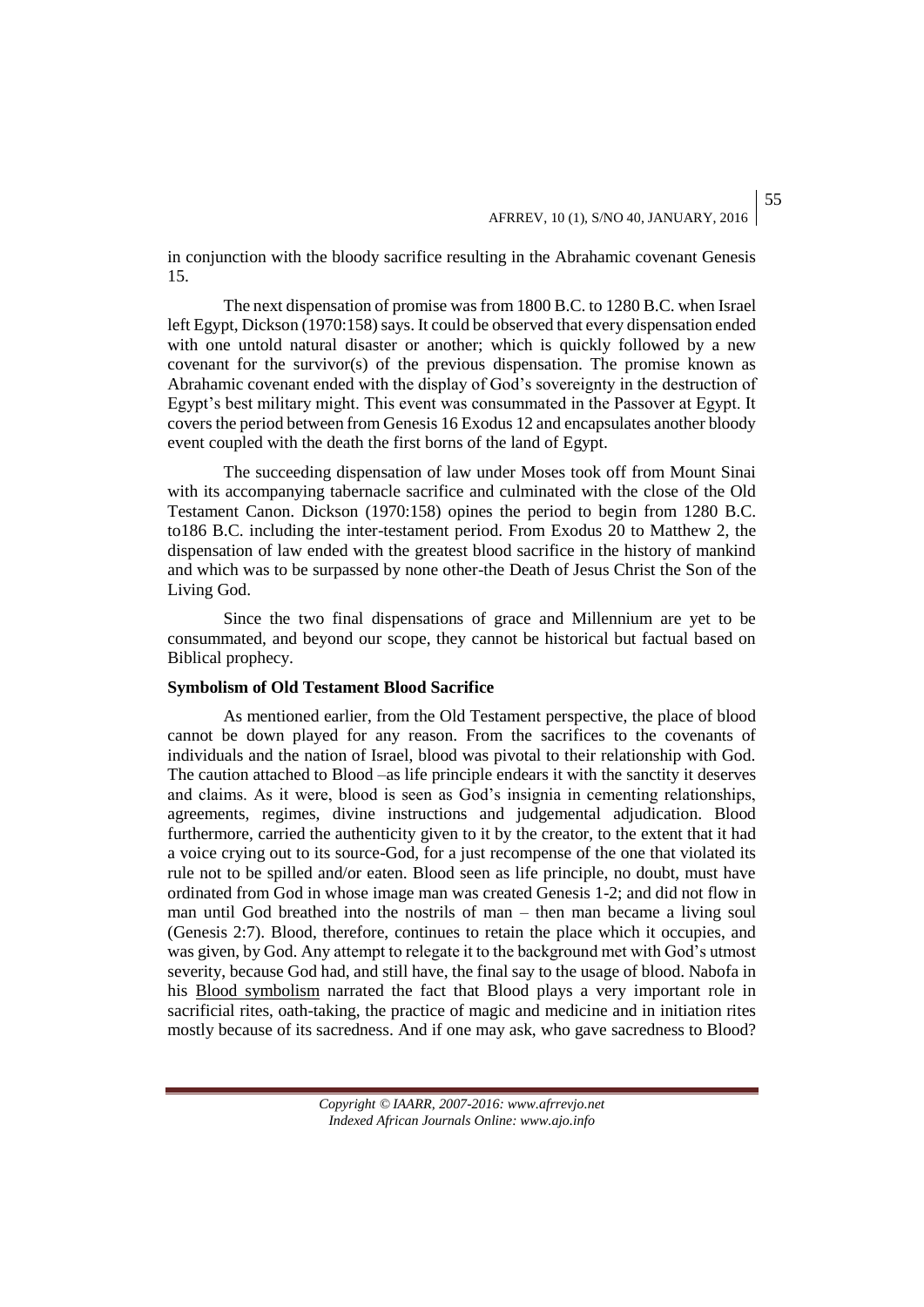The answer will not be farfetched from the Old Testament concept of its being the seat of soul-personality from God.

### **Conclusion**

The significance of Blood sacrifice in the Old Testament could, therefore, be seen in its union with God, from whom man distanced himself due to disobedience to set norms. This union eventually culminates in substitution, for the fact that punishment for sin cannot be averted. The concept of substitution has to do with taking the place of the actual culprit. In citing Moraldi, Gabriel Abe (2004:26) said that the offerer is substituting his life with the victim in order to undertake his deserved punishment as a result of his sins or wrong doing committed with Israel... the blood sacrifice was obligatory in cleansing. Blood is life (Lev. 17:11, 14) and to shed blood, a victim must be killed in place of the sacrificer.

Equally important is the fact that Blood sacrifice resulted in union or relationship as in a covenant between two persons. Blood covenant, as it were, sustained such relationship. Abe (2004:110) maintained that though, the Israelites did not receive communion sacrifice as eating with Yahweh mystically, yet they believed that the ceremonial eating of the victim sacrificed strengthened the covenant relationship between them and Yahweh.

Also significant is the issue of propitiation or coverage entailed in the Blood sacrifice of the Old Testament. This is the concept underlying the appeasement to the anger and wrath of God. As it were the holiness of God was satisfied temporarily by the coverage of the blood sacrifices over the sins of Israel.

Thus, the theological terms of reparation, and expiation could be used as synonyms averting impeding wrath of God and ensuring God's fulfilment of His covenant promises on Israel in particular, and mankind, in general.

The Patriarchal, Pre-exilic and Post-exilic Blood Sacrifices were all significant, in that they expiated the sins of Israel and sustained fellowship between Israel and God. Based on the foregoing, the following contributions are pertinent.

#### **Recommendations**

- Blood as agency of peace and reconciliation between God and man should not be used otherwise.
- Blood as life principle should not be spilled, shed or taken by man violently.
- The sanctity of Blood should be observed as in the Human Right policies of nations.
- Cultic activities involving spilling of blood should be policed and stopped forthwith.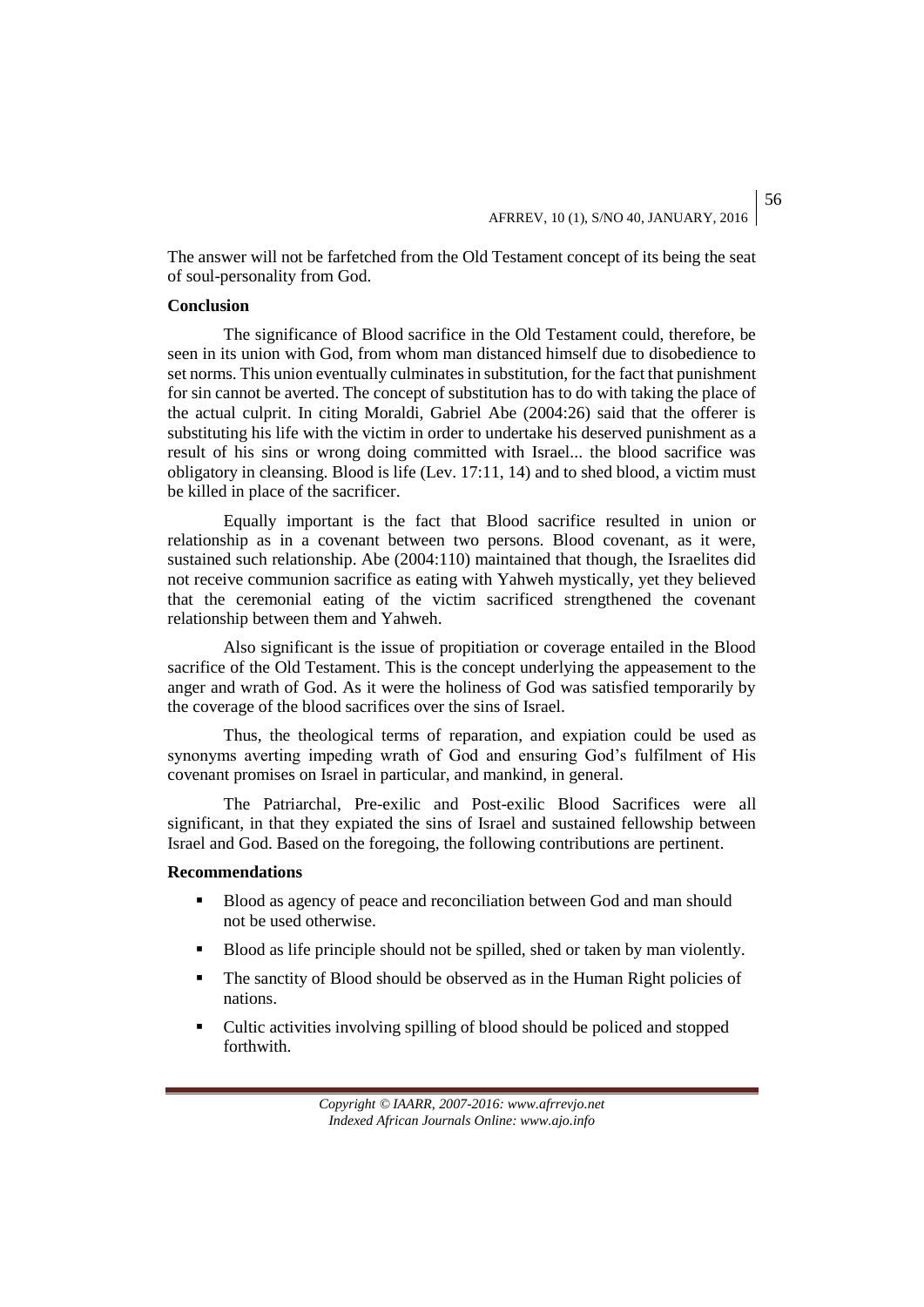- The Old Testament Blood sacrifice foreshadowing a best and final sacrifice should not be repeated or observed in retrospect, because it is basically typological in nature and essence.
- The United Nations, World Health Organisations (WHO), Human Rights Organisations and other organisations, directly or otherwise, having anything to do with blood (human or animal) should prosecute any inappropriate use of Blood, because it is a direct affront on the absolute prerogative of God Almighty.
- The Religious, Health and Education Sectors of every nation should, as a matter of urgency, establish Institutions that will correctly teach and inform humanity on the sanctity of Blood.

### **References**

- Abe, G. O. (2004). *History and theology of sacrifice in the Old Testament*. Benin: Seevon Prints.
- Adeyemo, T. (1982). Salvation in African Tradition. *East African Journal of Evangelical Theology, Vol.I*. Double Issue, (1982), 10-63
- Adeyemo, T. (1979). *Salvation in African tradition*. Evangel Publishing House
- Allison, Charles S., (2005), *Blood in Biblical religion: A study of Demon's quest for blood and its implications*, Port Harcourt: Prelyn Fortunes Limited.
- Alu, E. E. (1994). *The essence of blood in religious sacrifice*. (Unpublished B. A. Thesis, University of Calabar.
- Awosika, V. O. (1969). *An African meditation*. New York: Exposition Press Inc.
- Bonar, A. A. (1966). *A commentary on Leviticus*, London: The Banner of Truth Trust.
- Booker, R. (1981). *The miracle of the scarlet thread*. Shippensbung PA: Destiny Image Publishers.
- Carter, J. (1970). *God's tabernacle in the wilderness and, its principal offerings*. Nottinghams: Newstead Publishing Ltd.
- Clarke, A. (1967). *Christian theology*. Salem, Ohio: H. E. Schmul.
- Chippenger, W. G. (1939). Blood. *The International Standard Bible Encyclopaedia,* Vol. I, Grand Rapids, Michigan: WM Eerdman's Publishing Co.
- Coleman, R. E. (1973). *The new covenant*, Illinois: Wood brine Court.
- Corbett, J. (1998). *The power of the blood*. Great Britain: stoke-on-Trent.
- Daly, R. S. J. (1978). *The origins of the Christian doctrine of sacrifice*, Philadelphia: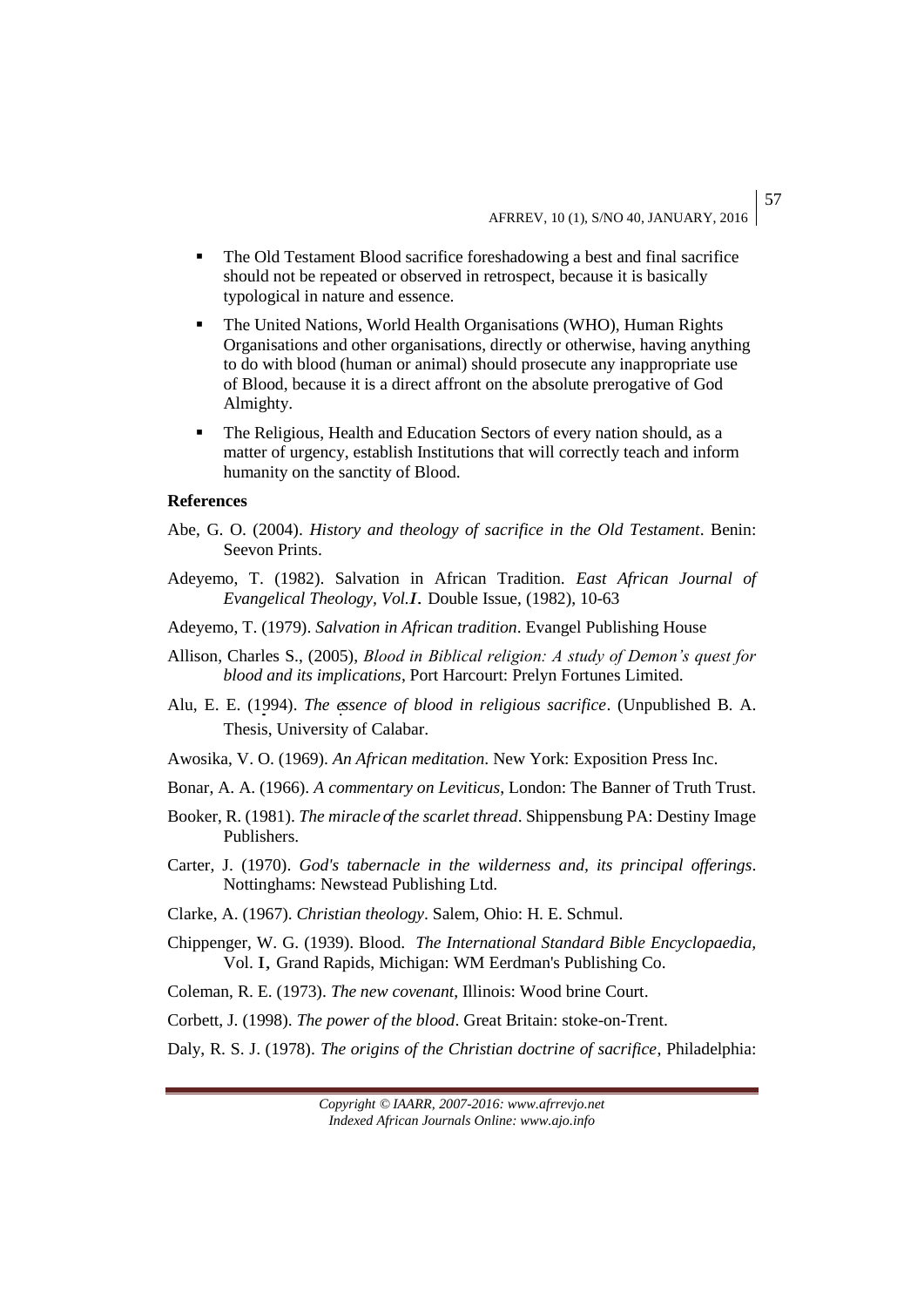Fortress Press.

- Dehaan, M. R. (1971). *The chemistry of the blood.* Grand Rapids, Michigan: Zondervan Publishing House.
- Dickm B. (1991). *The blood covenant* in Video Cassette. Hampstead School, (CVe, 1991), Port Harcourt.
- Dickson, K. A. (1970). *The history and religion of Israel*. London: Darton, Longman &Todd.
- Dopamu, P. A. (1986). *Esu: The invisible foe of man*. Ibadan: Shebiotimo Publications.
- Downing, V. K. (1990). The doctrine of regeneration in the second century*. Evangelical Review of Theology, Vol.14, No.2.* (April 1990), 99-112.
- Dryrness, W. (1979). *Themes in Old Testament theology*, Illinois: Intervarsity Press.
- Eichrodt, W. (1961). *Theology of the Old Testament*, Vol. I, Philadelphia: The Westminster Press.
- Elwell, W. A. (1988), *Baker encyclopaedia of the Bible*, Ed., Vol. I, Grand Rapids, M i c h i g a n : Baker Book House.
- Estes, D. F. (1939). Covenant. *The international Encyclopaedia*, Vol. II, Grand Rapids; Michigan: WM. Berdmans Publishing Co.
- Freeman, H. E. (983). *An introduction to the Old Testament prophets.* 16th Printing. Indiana: Faith Ministries & Publications.
- Frost, E. (1961). *Down-to-earth religion*. London: The Epworth Press.
- Ganong, W. F. (1985). *Review of medical physiology*. 12th edition. California: Lange Medical publications.
- Gaster, T. H. (1962). Sacrifice & offerings. *The Interpreter's Dictionary of the Bible*, Vol.4, R-Z. New York: Abingdon Press.
- Geisler, N. L, (1977). *A popular survey of the Old Testament.* Grand Rapids, Michigan: Baker Book House.
- Harlow, R. E. (1996). *Studies in Exodus & Leviticus.* Canada: Christian Publications Registered:
- Hastings, J. (ed.) (1971). *Encyclopaedia of religion and ethics*, Vol.2. New York: Charles Scribner's Sons.
- Hicks, A. C. (1946). *Blood in the streets*. New York: Creative Age Press, Inc.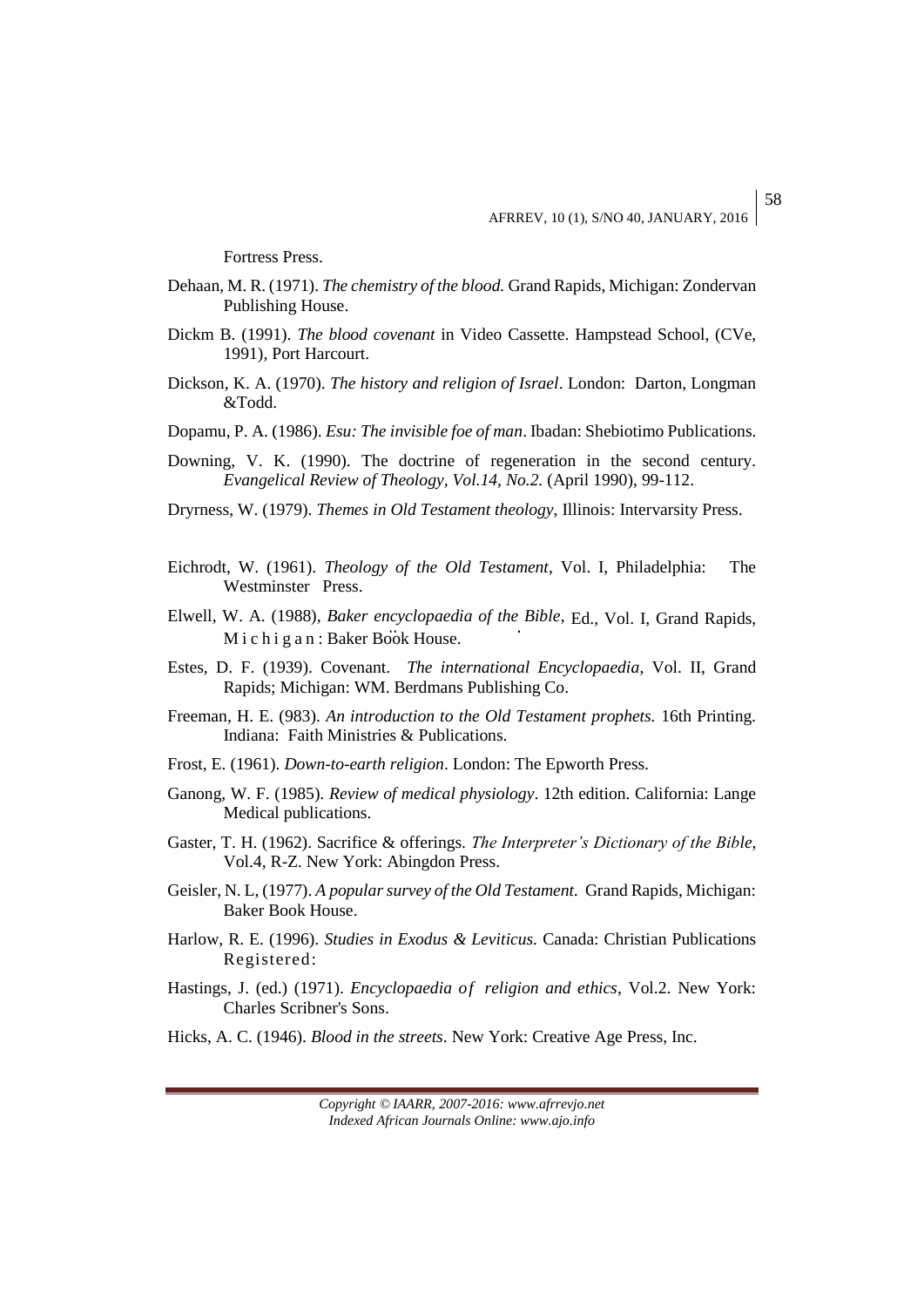- James, E.O. (1962). *Sacrifice and sacrament*. London: Thomas: Hudson.
- Kaiser, Jr., Walter, C., (1978). *Toward an Old Testament theology.* Grand Rapids, Michigan: Zondervan Publishing House.
- Keel, O. (1978). *The Symbolism of Biblical World*. London: SPCK.

.

- Kenyon, E.W. (1969). *The blood covenant,* Kenyon's Gospel Publishing Society.
- Kiene, P. F. (1977). *The tabernacle of God in the wilderness of Sinai.* Grand Rapids, Michigan: Zondervan Publishing House.
- Lovelace, M. (1972). *Compass points for Old Testament Study*. New York: Abingdon Press.
- Mackintosh, C. H. (1879). *Notes on Leviticus*. New York: The Bible Truth Press.
- Maclean, G. F. (1952). A *class-book of Old Testament History*, Grand Rapids, Michigan: Wm, B. Mann's Publishing Company
- Martin, W. C. (1964). *The layman's Bible encyclopaedia*. Tennessee: The South-Western Company.
- Mendehall, G. E. (1962). Covenant. *The interpreter's dictionary of the Bible,* Vol. I, A-D, Nashville: Abingdon Press.
- Meyer, F. B. (1950). *The way into the holiest*. Grand rapids, Michigan: Zondervan Publishing House.
- Nabofa, M.Y. (n.d.). *Blood symbolism in African religion.* Dept. of Religious Studies, Ibadan: University of Ibadan. .
- Osteen, J. (1987). *Unraveling the mystery of the blood covenant.* Benin City: Word of Faith Publications.
- Payne, B. J. (1962). *The theology of the older Testament.* Grand Rapids, Michigan: Zondervan Publishing House.
- Pfeiffer, C. F. (n.d.). *The book of Leviticus*. Grand Rapids, Michigan: Baker Books House.
- Richardon, A. (ed.) (1975). A *theological word book of the Bible.* London: SCM Press Ltd.
- Smart, N. (1973). *The religious experience on mankind*. London: Glasgow.
- Slack, K. (1966). *Is sacrifice outmoded*? London: SCM Press Ltd.

Tagnaeus, H. (1952). *Blood brotherhood*. New York: Philosophical Library Inc.